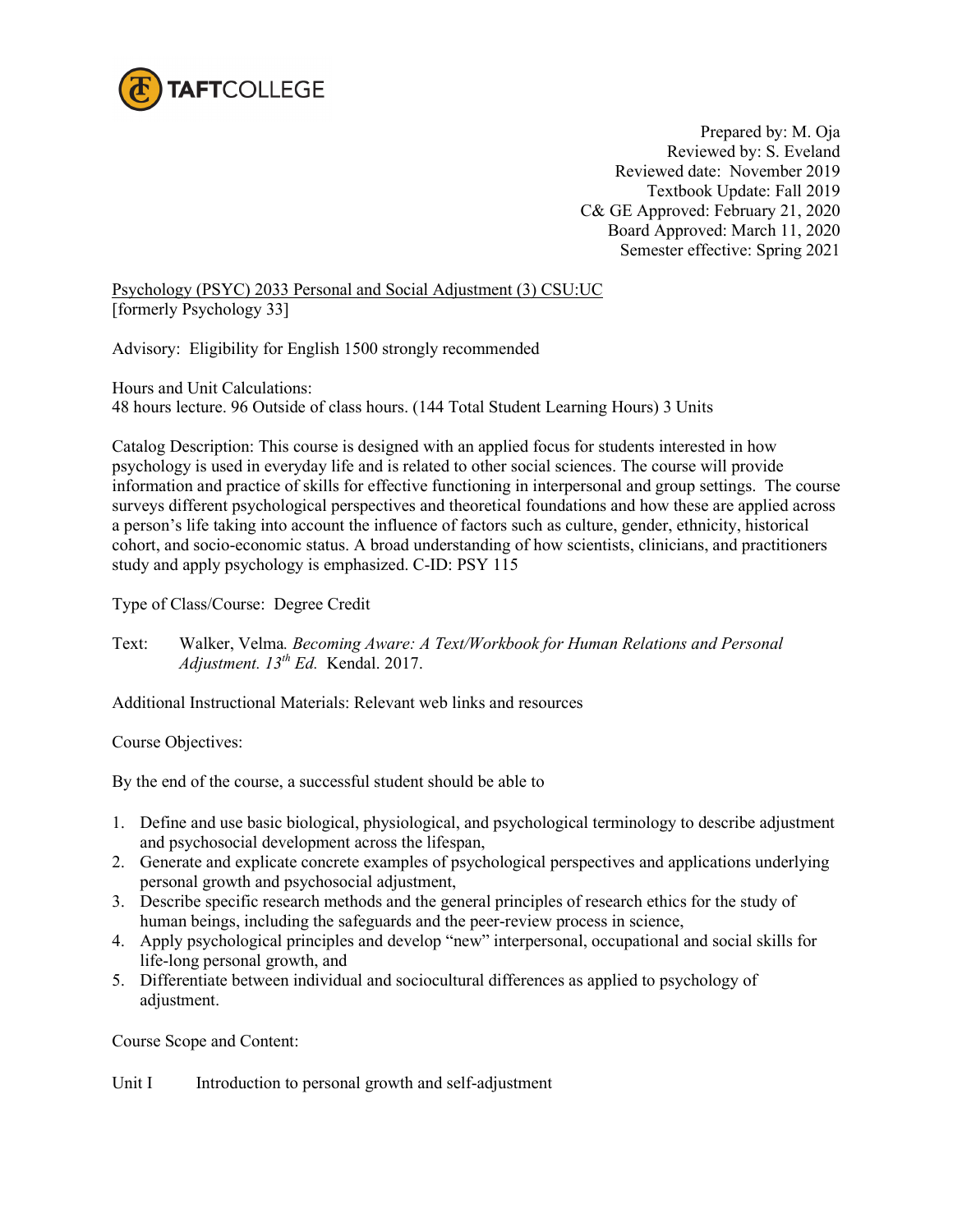

- A. Understanding the self and identity
- B. Understanding coping
- C. Understanding adjustment in becoming a social person
- Unit II Adjusting to modern life
	- A. Personality theories
	- B. Stress and coping
	- C. Improving performance
	- D. Interpersonal communication and conflict resolution
	- E. Habits, lifestyles, and health
	- F. Group interaction
- Unit III The Self and understanding interpersonal adjustment
	- A. The Nature of Self
	- B. Social pressure, power of persuasion, and conformity
	- C. Decision-making
- Unit IV Developmental adjustment throughout life
	- A. Psychosocial development across the lifespan
		- a. Adolescence to adulthood
		- b. Career choice and development
	- B. Biopsychosocial influences on adjustment
	- C. Sexual and gender identity
- Unit V Psychological perspectives
	- A. Biological perspective
	- B. Psychoanalytic perspective
	- C. Humanistic and Existential perspective
	- D. Behavioral Learning perspective
	- E. Cognitive perspective
- Unit VI Clinical Assessment procedures and research methodology: Scientist-Practitioner Model
	- A. Scientist-Practitioner model
	- B. Outcomes and issues of psychological intervention
	- C. Active listening
	- D. Interviewing

Learning Activities Required Outside of Class:

Students in this class will spend a minimum of 6 hours per week outside of regular class time doing the following:

- 1. Reading assigned textbook and related materials
- 2. Participating in discussions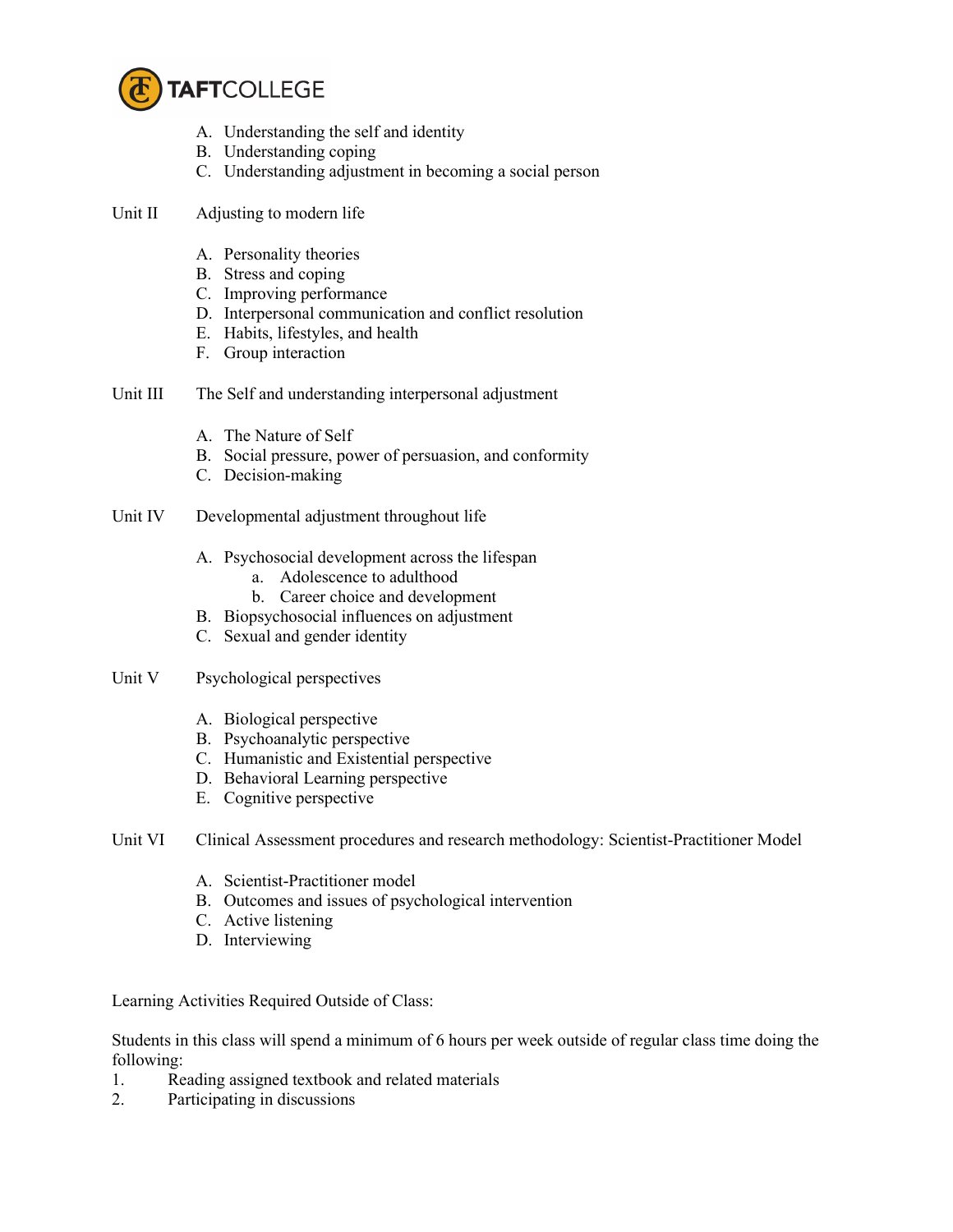

- 3. Completing written work<br>4. Studying for assessments
- Studying for assessments

Methods of Instruction:

- 1. Lectures<br>2. Class dis
- Class discussions
- 3. Audiovisual presentations
- 4. Demonstrations

## Methods of Evaluation:

- 1. quizzes<br>2. Substan
	- Substantial writing assignments, including:
		- a. essay exam (s)
		- b. term or other papers using APA style
- 3. Class discussions
- 4. Exams including
	- a. Multiple-choice
	- b. Matching items
	- c. True/False
	- d. Essay questions

Supplemental Data:

| TOP Code:                   | 200100 Psychology, General       |
|-----------------------------|----------------------------------|
| <b>SAM Priority Code:</b>   | E: Non-Occupational              |
| <b>Distance Education:</b>  | Online: Offline                  |
| Funding Agency:             | Y: Not Applicable                |
| Program Status:             | 1: Program Applicable            |
| Noncredit Category:         | Y: Not Applicable                |
| Special Class Status:       | N: Course is not a special class |
| <b>Basic Skills Status:</b> | N:                               |